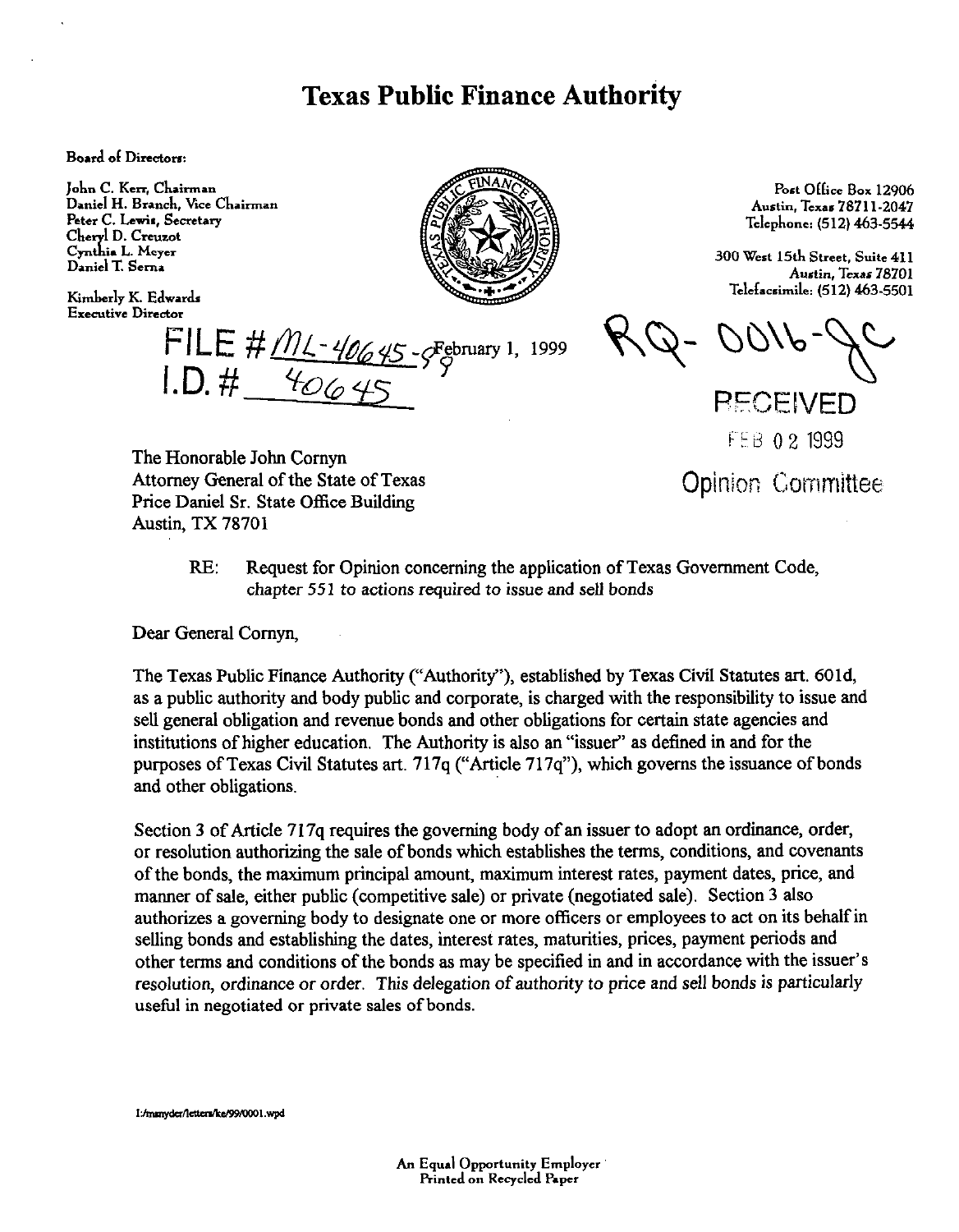The Authority's overriding goal in issuing bonds is to ensure that state debt is incurred at the lowest possible borrowing cost. To achieve this goal, the Authority's governing Board of Directors ("Board") may determine to sell bonds through a negotiated sale. In general, negotiated sales are chosen when it is determined that a more extensive and organized marketing effort is needed to obtain attractive interest rates, if an issue is interest rate sensitive (such as a refinancing) or if financial markets are volatile. One of the greatest benefits of a negotiated sale is that after the Board has established the general parameters for the pricing and other terms and conditions of the bonds in the bond resolution, which it adopts in a public meeting, the exact, technical features of the bonds can be established through negotiations between the issuer and the underwriter to maximize investor demand on the day of pricing and thus lower interest rates.

In a competitive sale, the date and time of sale, the structure and all features of the bonds are determined weeks in advance of the sale date in order to provide sufficient notice to potential bidders. The bids are opened in a public meeting. As soon as the interest rates shown in the bids are verified and compliance with all mandatory requirements of the bid is confirmed, the bonds are sold by the Authority accepting the bid with the lowest true interest cost.

For negotiated sales, in accordance with Section 3 of Article 717q, the Board may appoint one or more of its officers or employees to serve as a pricing committee to negotiate the final terms and conditions of the bond sale within the parameters established in the bond resolution and complete the sale by signing a bond purchase contract. It is not clear, however, whether such actions taken by a pricing committee composed of two or more but less than a quorum of Board members constitutes a "meeting" subject to the Texas open meetings act, Texas Government Code ch. 551 ("Act"). Additionally, it is unclear from the Act and prior interpretations thereof whether the Act prohibits holding open meetings outside the State. Because the issuer's effectiveness in pre-sale negotiations on price and timely response to offers and counter offers requires the issuer to be in touch with the market, bond pricings are typically conducted on the premises of the underwriter's trading desk.

The specific actions involved in a negotiated bond pricing and sale along with discussion of prior Attorneys' General opinions which may relate to these issues are more particularly set forth below.

The Authority respectfully requests your formal opinion on the following issues:

- 1. Whether a bond pricing attended by less than a quorum of the Board of the Authority in accordance with the delegation of authority authorized in Article 717q, section 3, constitutes a "meeting" under the Act?
- 2. If so, may the bond pricing be conducted outside the State?

I:/msnyder/letters/ke/99/0001.wpd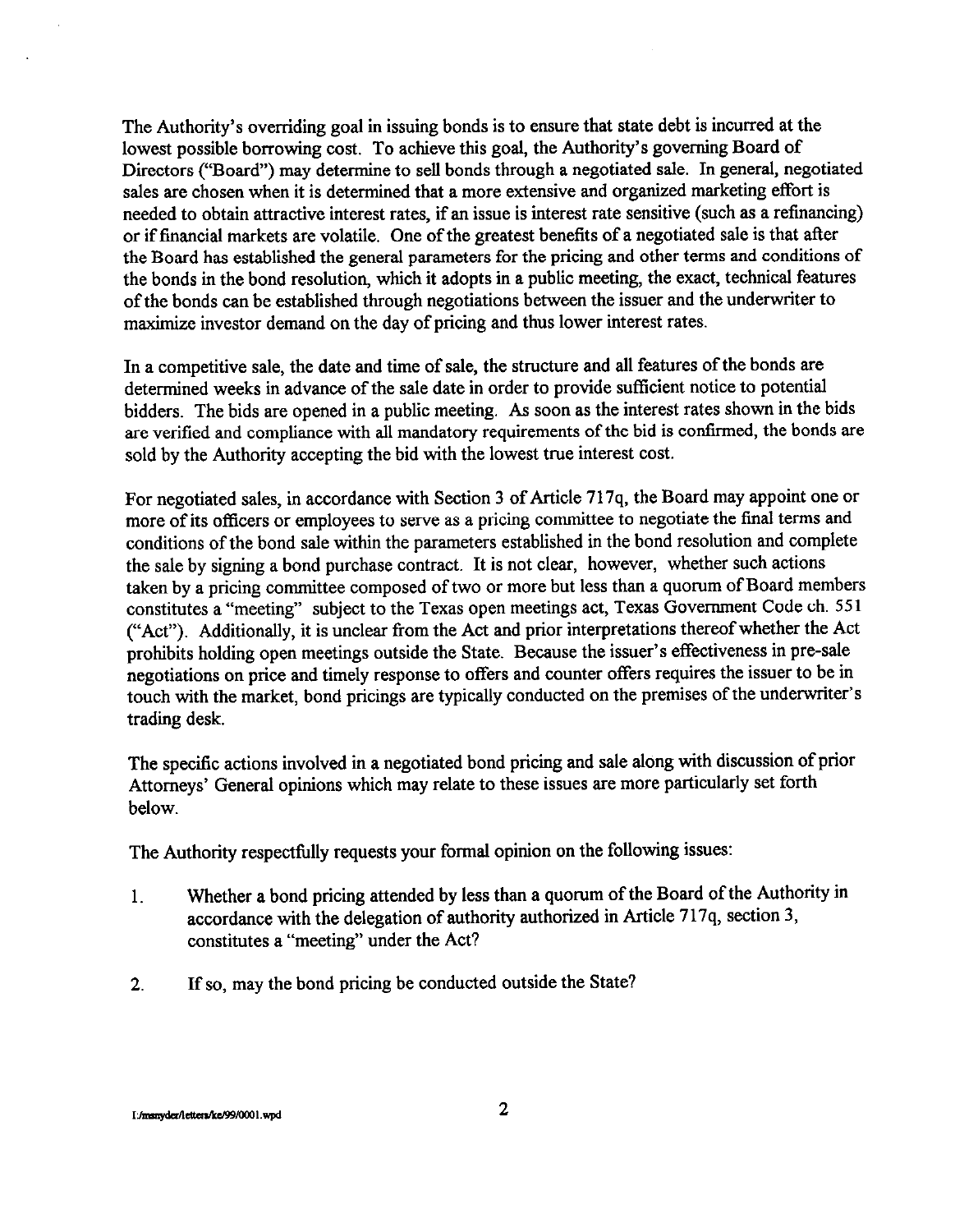The Authority requires clarification on these issues as it has been suggested that a designated pricing committee acting under Article 717q, Section 3 is a subcommittee of the Board. Open meeting requirements for subcommittees of governing bodies are not specitically addressed in the Act, but prior Attorney General opinions have determined that subcommittees may themselves be subject to the Act. See Op. Attorney General Nos. H-3 (1973) and H-238 (1974), which reasoned that committees developing recommendations in meetings closed to the public posed a danger that the full board could become a rubber-stamp of the committees, depriving the public of access to the actual decision making process. Other opinions have explained that a committee which meets to discuss any public business or public policy over which it has supervision or control is subject to open meetings requirements. (See Ops. Atty. Gen. Nos. H-772, 1976 and IM-1072.)

The activities required of a pricing committee do not appear to come within either of these two categories. First, the pricing committee acts only after the full Board has deliberated the material terms of a bond issue in an open meeting and adopted a resolution governing the sale. Thus, a pricing committee's activities do not present the potential harm to be avoided under the holding in Op. Atty. Gen. H-3 (1973) of a "rubber-stamping" process. Secondly, the activities of the pricing committee must be carried out only upon and within the limits of the Board's delegation, which occurs in an open meeting. Although the pricing committee exercises some discretion with respect to fixing the final terms of the sale, the discretion is limited to action within the provisions of the bond resolution already adopted by the Board.

The specific steps of a negotiated sale and the pricing process as implemented by the Authority may best illustrate this; in summary, they are the following:

1. As soon as possible following the Board's decision to use a negotiated method of sale, either at the same open meeting or the next open meeting, the Board also selects an underwriting syndicate, composed of two or more qualified investment banking firms, and designates one of the syndicate members to be the senior manager, In addition to serving as the representative of the syndicate in negotiating the sale and signing the bond purchase contract, the senior manager's duties include helping to structure the bond issue, keeping the order book, making allocations, and assessing and paying the syndicate's expenses.

2. Immediately after the senior manager is designated, the Authority's staff and its financial adviser, otten in conjunction with the senior manager, prepare the preliminary bond structure which sets out a desired principal maturity schedule, the use of serial or term bonds, call provisions, and expected issuance costs and interest rates, The recommended structure is reflected in the bond resolution, which is considered and adopted by the Board in open meeting. If a pricing committee is to be used, the tentative day of pricing is scheduled and members of

I:/msnyder/letters/ke/99/0001.wpd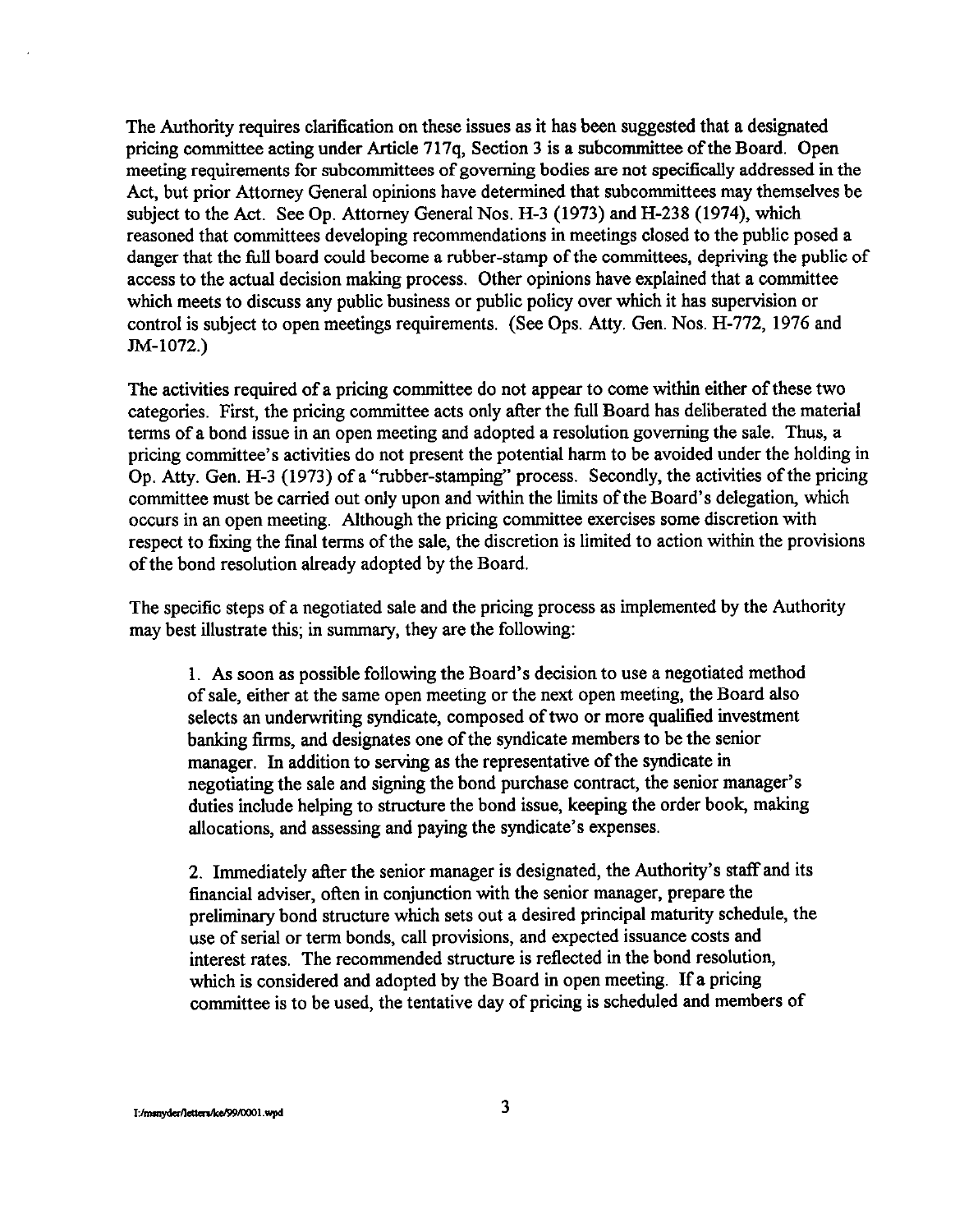the committee are notified. It should be noted that the pricing date for interest rate sensitive transactions, such as refinancings, can often be established only one or two days prior to the sale to achieve the savings threshold established by the Board.

3. On or before the day before the pricing, the Authority's statf and financial adviser begin discussion of the bond structure and sale, including matters such as the anticipated market or demand for the bonds, anticipated interest rates, yields, call features, redemption provisions, priority of orders, and underwriters' fees and liabilities.

4. On the day of the pricing, following a final discussion of the initial interest rate scale between the Authority's representatives and the senior underwriter, the senior underwriter recommends terms and conditions of the bond structure and sale at which the bonds should be offered initially.

5. After an initial offering scale is approved by the Authority, an initial order period of two or three hours begins, during which members of the underwriting syndicate place investors' orders. The initial order period shows investor interest in the issue, and the orders are monitored closely by the Authority and the senior underwriter.

6. If the initial orders show there is little demand for the bonds, the bonds may have to be repriced or restructured to attract more investors. If there is more demand than supply, the bonds might be repriced to lower the yield. Repricing involves changing one or more of the following factors: coupon, yield, call features, maturity amount, or sales concession.

For example, one of the largest determinates of a bond's price (interest rate) is its call feature, Bonds that can not be called prior to maturity bear an interest rate that is 05 to 20 basis points lower than "callable bonds" of a similar maturity. The exact difference in price, and whether the issuer deems it worthwhile to pay that price differential, depends on the interest rate environment, investor demand, and the particular facts of the project being financed (i.e., how likely is it that the issuer will want/need to call the bonds prior to maturity). The bond resolution, which is adopted by the Board in an open meeting prior to the bond sale, specifies the general parameters of the call feature: whether all or a portion of the bonds will be callable, and the earliest possible date on which they can be called. On the day of pricing, the underwriter and issuer negotiate the exact call features based on investor demand on that day: which bonds will be callable, the exact call date, and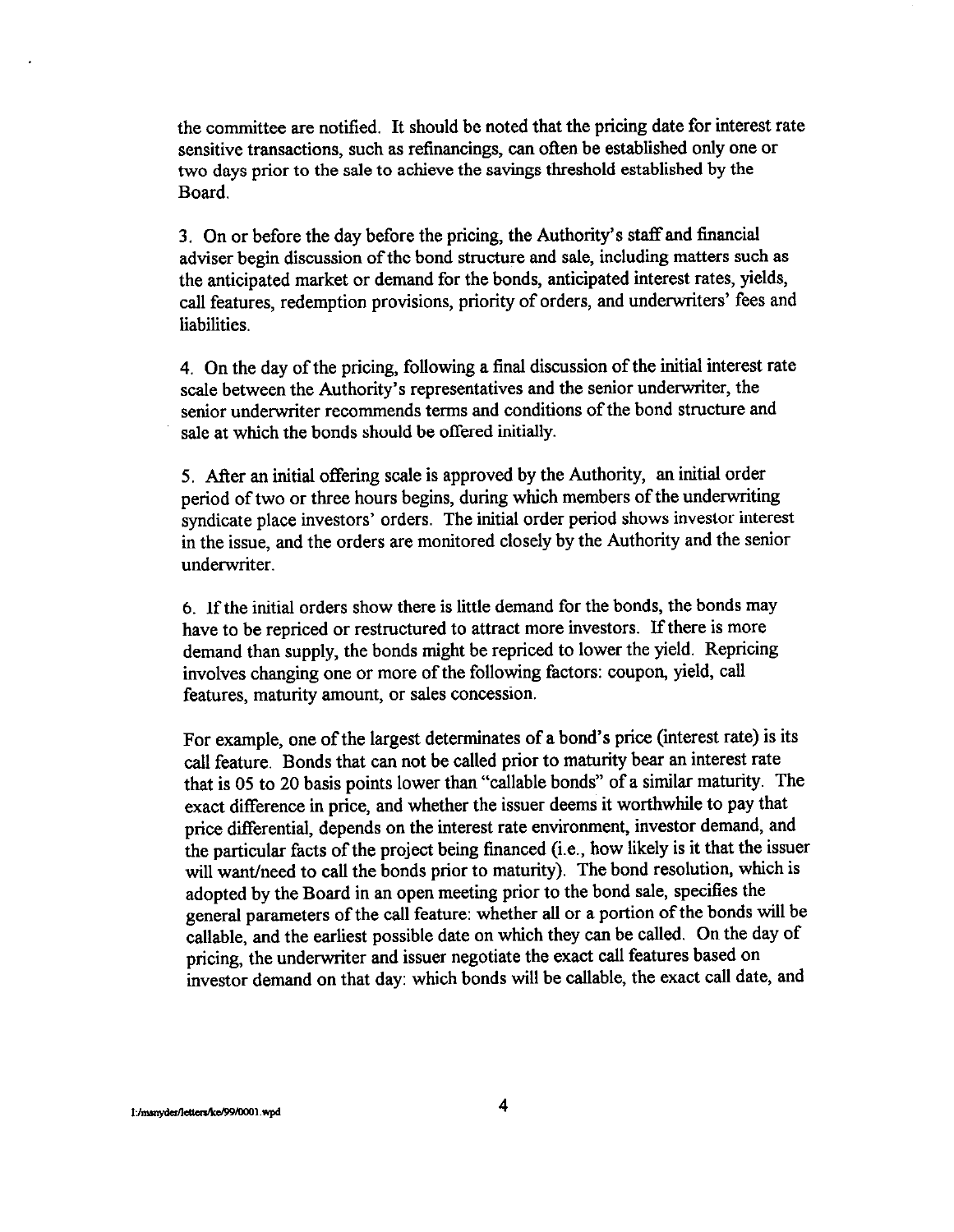the call price. Since the "value" of these call features change on any given day, the negotiated sale process allows the issuer to obtain the best deal on that day.

7. Following final agreed adjustments to the pricing, the senior underwriter makes an offer to purchase the bonds upon the agreed terms. The persons designated by the Board as having the authority to do so may complete the sale by orally accepting the underwriter's offer. A written bond purchase contract is signed subsequently, preferably within 24 hours following the oral award.

Even though market information and anticipated demand for the bonds has been analyzed, it is not possible to determine exactly how a bond issue will sell until the bonds are in the market. To successfully price its bonds, the issuer's pricing committee must have direct access to market information generally, and information of the amount and type of orders placed during the initial order period. It must also be in a position to ask questions of the underwriter, quickly analyze the need to reprice or adjust yields, or to negotiate other adjustments in the pricing such as increasing or decreasing the underwriters' commission or fees. Although the ability to negotiate and renegotiate is extremely important to ensuring that the Authority is borrowing for the State at the lowest possible cost, it does not require the pricing committee to deliberate policy matters or exercise discretionary policy decision-making. The pricing committee's job is fairly technical and ministerial in carrying out the policy direction and decisions of the full Board as set out in the bond resolution. The public is in no way denied access to a decision making process.

For these reasons, we believe that the question of whether a bond pricing by a pricing committee constitutes a meeting under the Act has not previously been determined.

The Authority has been advised that if the Board delegated the authority to price and sell bonds to a pricing committee consisting of only one Board member, the bond pricing and sale actions would clearly not raise a question of the applicability of the Act. The Authority is further informed that other similarly situated issuers routinely delegate authority to price and sell bonds only to staff, staff actions and deliberations are not subject to Act. Also, in an effort to try to achieve the best financial results for the State on a recent refinancing issue, the Authority has resorted to the fail-safe procedure of posting daily or "evergreen" open meetings notices until the bond issue was sold. Although such technical compliance is possible, it is not a satisfactory longterm resolution because it is a form over substance, may overburden public administration, and provides questionable public benefit. The Authority understands that the same procedure has been used routinely by other issuers.

If it is determined that a bond pricing by a committee of two but less than four Board members does constitute a "meeting" under the Act, would it not be possible to conduct such "meeting" at the location where the purpose of the meeting may be most effectively accomplished? Negotiated

I:/msnyder/letters/ke/99/0001.wpd